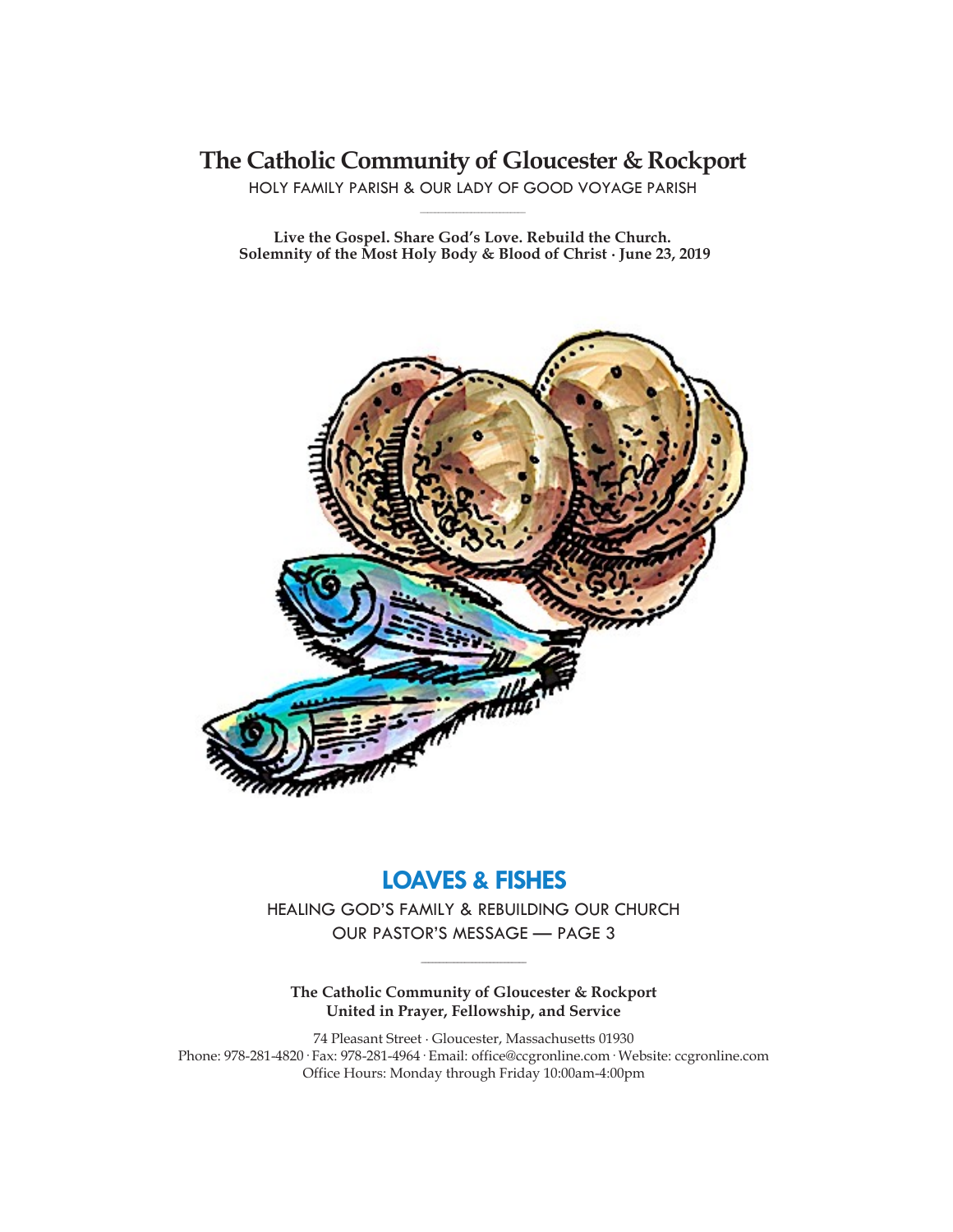#### **CALL TO PRAYER \_\_\_\_\_\_\_\_\_\_\_\_\_\_\_\_\_\_\_\_\_**



# **A Prayer for the Wheat**

### SOLEMNITY OF THE MOST HOLY BODY & BLOOD OF CHRIST

Christ Jesus, in the many broad fields of this vast country, the wheat is growing. Some of it is still young and green, some is headed out, and all, before very long, will be golden ripe. Most of it, Lord Jesus, will go to feed the hungry. In countless loaves of bread and in cereals, it will find its way to our tables in the city, in the country, and all around the world. Some of it will be used at another table. It will be ground into a fine flour and used to make the hosts, the altar breads for Holy Mass. Priests will take it into their anointed hands and pronounce over it the words of consecration, and it will cease to be ordinary bread. It will become the bread of angels. It will look as it did before, but we know and we believe that it will be the Body and Blood, Soul and Divinity of you, Lord Jesus Christ, there truly present under the appearance of bread. O Jesus, bless the broad rich fields of wheat in our whole world. Protect them from hail and beating rains, from blight and rust, from windstorms and drought. Let them be full and rich, so that the hungry may be fed, and we may praise you and thank you. And may all of the Holy Masses that will be said with hosts made of this wheat hasten the day when at last, there will be enough reapers, working in your harvests, which is ripe and ready now, waiting only to be gathered home. Amen!

*Source: "The Rural Life Prayer Book"*

#### **LEARN MORE ONLINE!**

**Watch a short video about the Holy Eucharist!** Click the link: ccgronline.com!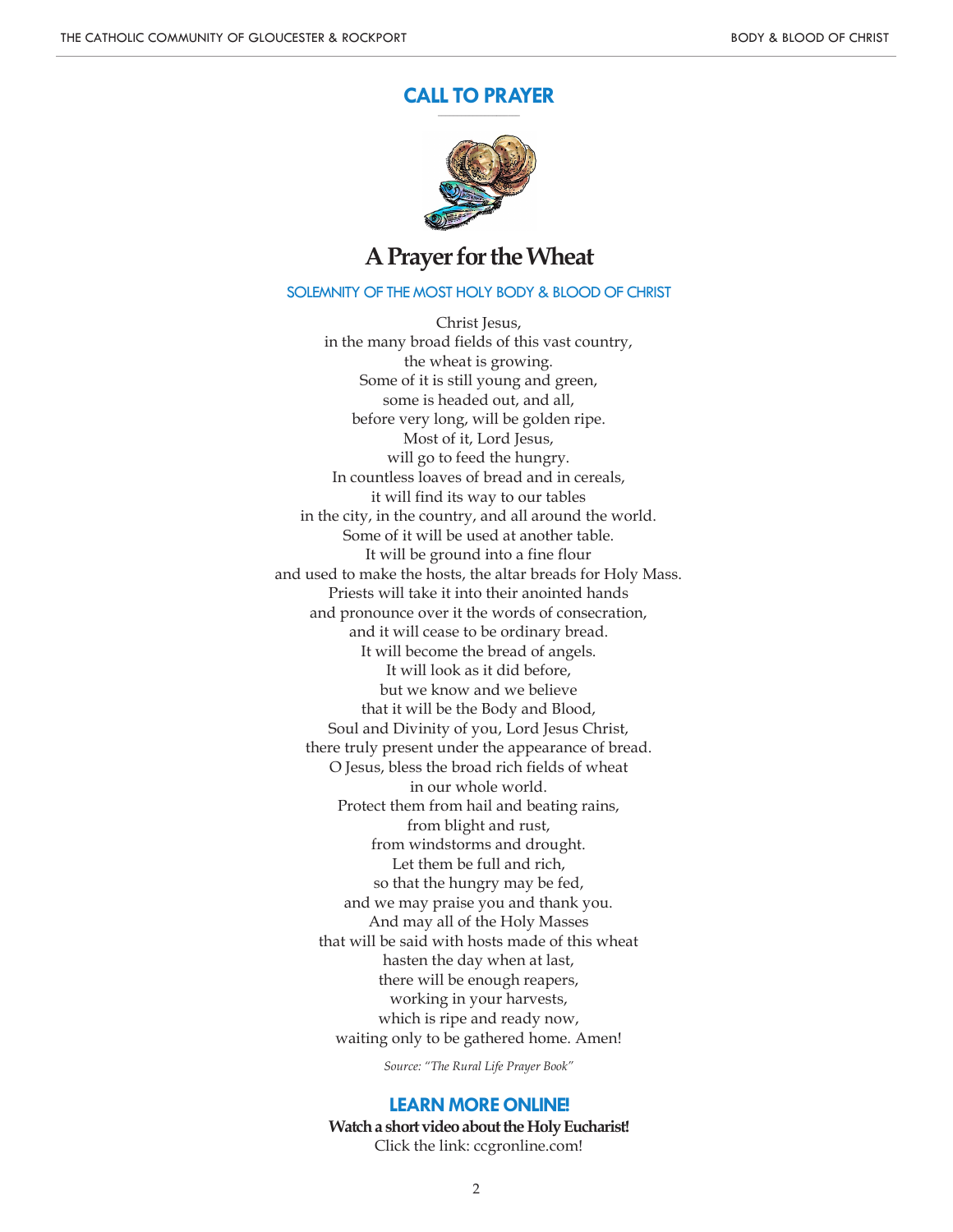#### **OUR PASTOR'S MESSAGE \_\_\_\_\_\_\_\_\_\_\_\_\_\_\_\_\_\_\_\_\_**

# **Loaves & Fishes**

### BY FATHER JIM

In this weekend's gospel, we find Jesus, his disciples, and a large crowd in a deserted place. The crowd has come to hear Jesus preach about God's love and mercy. But the day is long, probably hot and dry, and everyone is far from home. Out of concern for the people, the disciples ask Jesus to stop preaching so that everyone can somehow find food and lodging. In response, Jesus is both direct and plain-spoken. He simply tells the disciples to feed the people. But the disciples fret because they do not have enough food for everyone. Five loaves of bread and two fish are surely not enough to feed five thousand people. They worry that the hungry crowd will grow angry and unruly. They fear that the restless crowd might turn on them.

Jesus then takes charge. He tells the disciples to organize the crowd. He tells them to sit down. He probably tells them to be silent. He blesses the seemingly meager supply of food. And he performs the miracle that multiplies the loaves and fishes into a meal that satisfies everyone. In fact, there are even leftovers for later. The disciples have already seen Jesus exorcise demons, heal the sick, and raise the dead. Now this latest miracle! At the heart of this great public spectacle, however, are deep and profound messages about discipleship and the mission of the church. First, we hear Jesus call his disciples to share their resources, however limited, with others. In this case, Jesus calls them to share with a crowd which undoubtedly included many strangers; people they did not know and might not ever see again. More than two thousand years later, Jesus calls us to share whatever we can, without counting the cost, with those in need.

In our own parishes, the men and women of the Saint Vincent de Paul Society volunteer their time, talent, and resources to serve the poor, the hungry, and the marginalized in our own neighborhoods here on Cape Ann. This service is often difficult and unappreciated. It takes great faith and sometimes great courage to reach out and serve those who are less fortunate than ourselves. The Saint Vincent de Paul Society deserves our ongoing support. They always appreciate our generosity. They always put it to good use. And they always welcome new members and volunteers. Likewise, the men and women of the Legion of Mary share in the Lord's miraculous ministry on a daily basis. They visit the disabled, the elderly, the sick, and the forgotten in their homes, hospital rooms, and nursing care facilities. This service is sometimes fraught with sadness and suffering. And yet for almost one hundred years, the Legion of Mary has soldiered on: always faithful, always present, and always ready to welcome new members with open arms.

During these selfish times, the idea of service is sometimes overlooked. But we see that when Jesus works the miracle of the loaves and fishes, he calls the disciples to join in it by serving the meal to the assembled crowd. As disciples, we can also join in the Lord's ministry of love, mercy, and hospitality. When we pray for others, forgive a friend, make peace in our families, or simply offer a kind word to someone we meet downtown, we share in the miraculous multiplication of loaves and fishes that manifests itself in our abiding love for Jesus and our love for others. This week, I invite you to spend a few minutes praying with the miracle of the loaves and fishes. Imagine what it must have been like to be a disciple. Imagine what it must have been like to partake in that amazing meal. I also invite you to pray about how you might share your gifts and resources with our parish communities; how you might serve as a disciple of Christ in our own time in your own way. How does Jesus call you to share? How does Jesus call you to serve? How does Jesus call you to share in the miracle of loaves and fishes?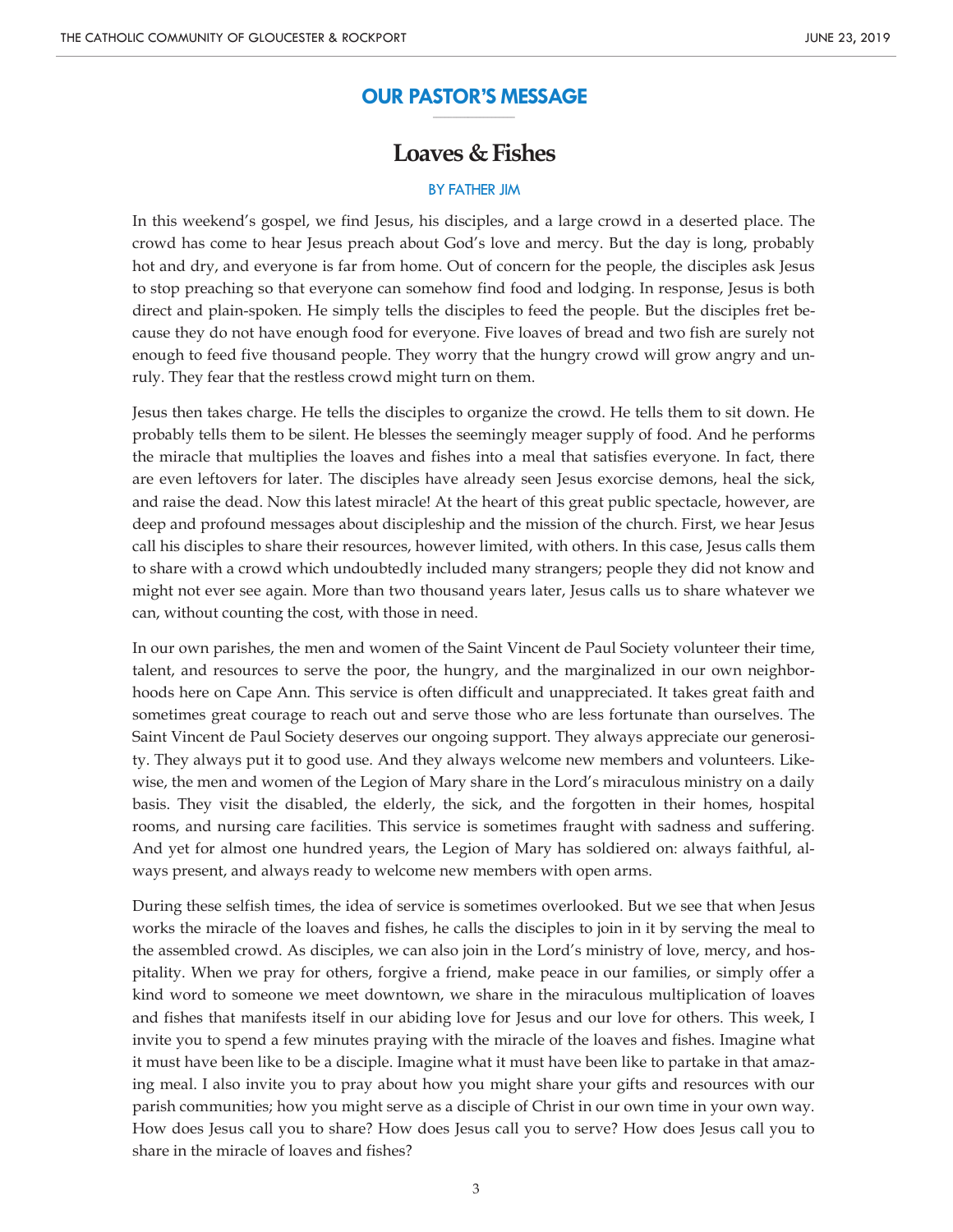#### **CALLING YOUNG DISCIPLES \_\_\_\_\_\_\_\_\_\_\_\_\_\_\_\_\_\_\_\_**



# SUMMER CATHOLIC KIDS CAMP **THE HOLY LAND: FOOTSTEPS OF JESUS** BEGINS TUESDAY, JUNE 25TH AT 8:00AM

The Catholic Community of Gloucester & Rockport is pleased to announce that all children (ages 5 through 11) are invited to participate in our next Catholic Kids Camp: "The Holy Land: Footsteps of Jesus" from Tuesday, June 25th through Friday, June 28th from 8:00am until 12:00pm in Our Lady of Good Voyage Church.

During this exciting week of prayer, fun, and fellowship, our children will learn about the places where Jesus walked in the Holy Land through active and engaged participation in games, music, skits, videos, and craft projects. Here's our schedule for the week:

> Day I: Tuesday, June 25th Jesus in Nazareth

Day II: Wednesday, June 26th Jesus at the Sea of Galilee

Day III: Thursday, June 27th Jesus on the Mountains

Day IV: Friday, June 28th Jesus in Jerusalem

Each day of our first Catholic Kids Camp of the summer season will begin with Mass at 8:00am in Our Lady of Good Voyage Church. All parents, grandparents, and godparents are invited and encouraged to join us! After Mass, Betsy Works and a team of dedicated volunteers will lead the children to Our Lady's School for a faithfilled and fun-filled morning of activities, hands-on learning, and good times with friends both old and new! Catholic Kids Camp is a fun, exciting, and educational program that your children and grandchildren will love!

The tuition for this innovative youth faith formation program is just \$30 per child for the entire week! Scholarships are available for those families who cannot afford tuition. Also, adults and children (ages 12 and up) are welcome to join us as volunteers! Your help will be much appreciated! For more information this special youth faith formation program, please contact Betsy Works at 978-281 -4820 or bworks@ccgronline.com. Registration forms are available on our website: ccgronline.com/formation. Please join us! Spread the word! Bring a friend! All are invited! All are welcome!

#### **LIVING THE GOSPEL \_\_\_\_\_\_\_\_\_\_\_\_\_\_\_\_\_\_\_\_**

### **THE LEGION OF MARY Wednesday Afternoons at 4:00pm**

Each week, members of the Legion of Mary from both Holy Family Parish and Our Lady of Good Voyage Parish reach out to our sick, aged, disabled, and homebound fellow parishioners. They visit these friends and neighbors in their homes and apartments, hospitals, and nursing homes. They pray together, offer companionship and conversation, and share God's love and mercy with those who are so often lonely and forgotten.

Every Wednesday at 4:00pm, the Legion of Mary meets in our parish office (located at 74 Pleasant Street in Gloucester) to pray the Rosary, share their faith experiences, and participate in a period of formation under the guidance of their spiritual directors. For more information about the Legion of Mary and its good work in our parish communities, please contact Sue Demetri at 978-281-4820 or sdemetri2000@yahoo.com. Please join us! All are invited! New members are always welcome!

### **SAINT VINCENT DE PAUL SOCIETY Help Us Help Others!**

The Saint Vincent de Paul Society is an international organization dedicated to responding to any request from any person or family in need. Here on Cape Ann, we work from Holy Family Parish and Our Lady of Good Voyage Parish to serve the poor and needy. Our Clothes Closet is open on Saturdays from 10:00am until 1:00pm. And our Food Pantry is stocked with non-perishable foods. Donation baskets are located at the entrances of our churches. The Food Pantry needs these items:

> Assorted Canned Soups Beef Stew· Chef Boyardee Canned Tuna· Chicken & Tuna Helper Chips, Cookies, Crackers, and Snacks Instant Mashed Potatoes Pancake Mix & Syrup Pasta & Sauce· Ramen Noodles· Rice-a-Roni Peanut Butter & Jelly

Donation envelopes are located at the entrances of our churches. Donations can be placed in the offertory basket or mailed to us. Checks should be made payable to the Saint Vincent de Paul Society. Meetings are held on the second Wednesday of each month at 4:00pm in Our Lady's Hall. The Saint Vincent de Paul Society warmly welcomes new members and volunteers! For more information, please contact Harry Miller at 978-281-2701 or Barbara Frontiero at Barbara.Frontiero@gortons.com. If you or your family needs our assistance, please contact us at 978-281-8672. Thank you for your generous support!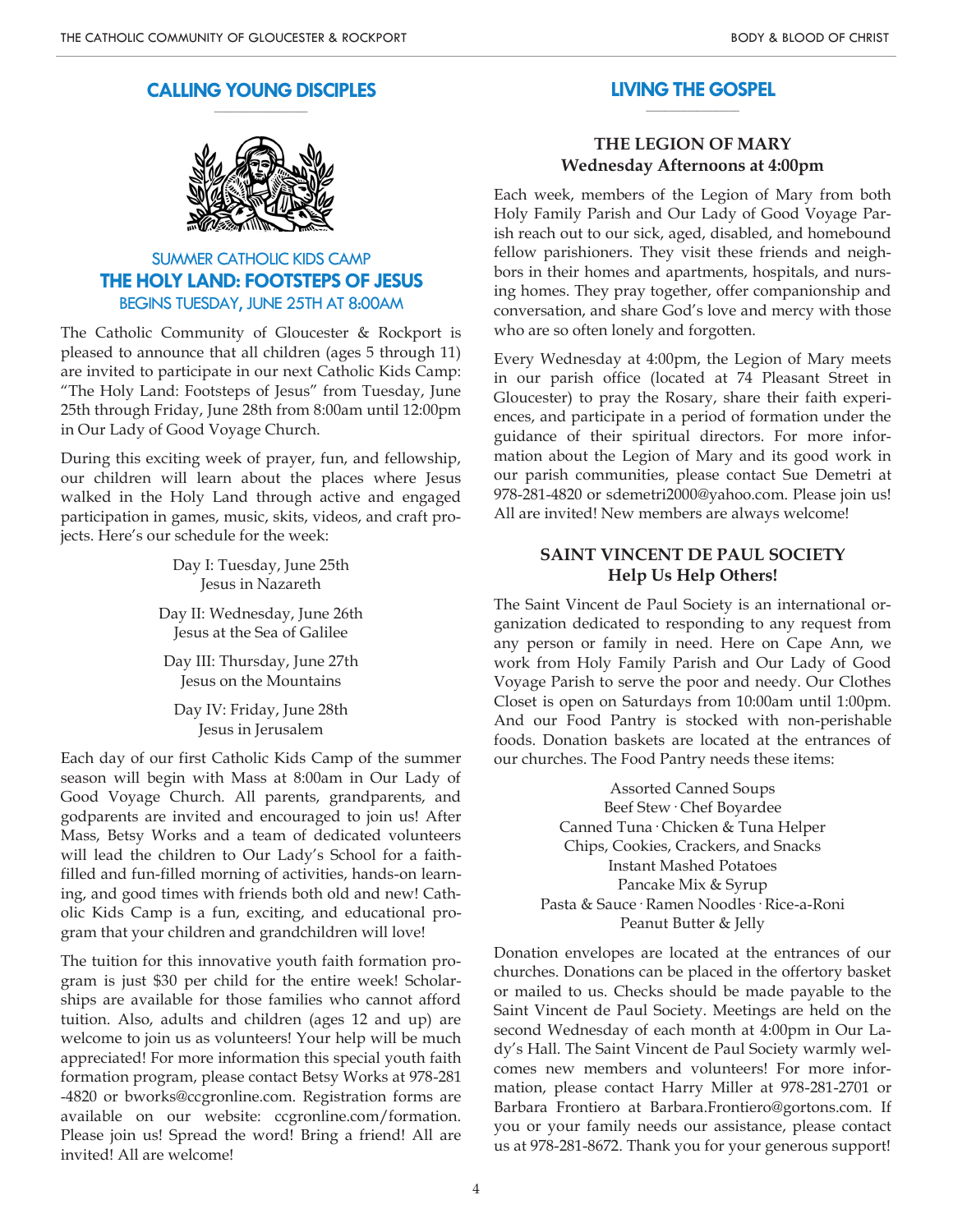#### **SHARING GOD'S LOVE \_\_\_\_\_\_\_\_\_\_\_\_\_\_\_\_\_\_\_\_**

# **SAINT PETER'S NOVENA Concludes on June 25th at 7:00pm**

In prayerful anticipation for the 91st Annual Saint Peter's Fiesta, all are invited to participate in the Nine Day Novena to Saint Peter from Monday, June 17th through Tuesday, June 25th at 7:00pm in the American Legion Hall (located at 8 Washington Street in Gloucester). This beautiful tradition affords us an opportunity to offer prayers and petitions for the intercession of Saint Peter, Apostle of the Apostles and Patron of Fishermen. For more information, please contact Joe Novello at 978-283-4367. Please join us! All are invited! All are welcome!

## **SAINT PETER'S FIESTA MASS Sunday, June 30th at 10:00am**

The 92nd Annual Saint Peter's Fiesta runs from Wednesday, June 26th through Sunday, June 30th. On that Sunday, the Catholic Community of Gloucester & Rockport will celebrate Masses according to this schedule:

> Our Lady of Good Voyage Church at 7:00am Saint Ann Church at 8:15am Saint Joachim Church at 10:00am Saint Peter Park Outdoor Mass at 10:00am Our Lady of Good Voyage Church at 11:45am

This year, we welcome the Most Reverend Mark O'Connell, Auxiliary Bishop of Boston, as our special guest celebrant and homilist. For more information about Saint Peter's Fiesta, please visit the website: stpetersfiesta.org. Please join us! All are invited! All are welcome!

## **PASTOR'S NOTE CONGRATULATONS JEANNE LUONGO Assisi Project Raffle Winner**

From Mother's Day Weekend through Father's Day Weekend, the Assisi Project has been selling raffle tickets for a beautiful icon of Our Lady, Mother of Peace which was hand painted in Bulgaria and donated by an anonymous benefactor. All proceeds from the Assisi Project's Spring Raffle have been donated to Our Lady's Grand Annual Collection. The raffle raised just over \$1,000.

On behalf of the Catholic Community of Gloucester & Rockport at Our Lady of Good Voyage Parish, I wish to thank all members of the Assisi Project for its ongoing generosity and service to our parishes. I also wish to congratulate Jeanne Luongo who purchased the winning ticket! For more information about the Assisi Project and its good work in our parishes, please see me or contact Cliff Garvey at cgarvey@ccgronline.com or 978-281-4820. Peace & blessings to all! — Father Jim

#### **REBUILDING OUR CHURCH \_\_\_\_\_\_\_\_\_\_\_\_\_\_\_\_\_\_\_\_**



# MONTHLY MINI-RETREAT **SATURDAY MORNING** with **SAINT FRANCIS** SATURDAY, JUNE 29TH AT 8:00AM

Founded in 2007 by Father Jim and Cliff Garvey after their first pilgrimage to Assisi and Rome, the Assisi Project is a Fellowship of Franciscans in Spirit with friends and followers in the United States, Canada, Africa, and Europe. Our mission is to help adults of all ages more faithfully live the Gospel of Christ and grow closer to the God's Holy Church through the inspiration and intercession of Saint Francis and Saint Clare of Assisi.

The Assisi Project meets on the last Saturday of every month in Our Lady of Good Voyage Church for Mass, formation, fellowship, and faith sharing. Our next "Saturday Morning with Saint Francis" is scheduled for June 29th beginning at 8:00am. This month, we will continue our study and discussion of the Franciscan Saints. In particular, we will focus on Saint Anthony of Padua, patron of lost things and lost souls.

All parishioners, friends, and guests of the Catholic Community of Gloucester & Rockport are invited to join us this month and every month! You don't need to travel with us to be part of the Assisi Project! For more information about the Assisi Project and its good work in our parishes, please contact Cliff at cgarvey@ccgronline.com or 978-281-4820; or visit our website: assisiproject.com. Saint Francis of Assisi, pray for us! Saint Clare of Assisi, pray for us! Saint Anthony of Padua, pray for us! Our Lady of Angels, pray for us! Please join us! Spread the word! All are invited! All are welcome!

### **THE ASSISI PROJECT Need Prayers?**

Members of the Assisi Project range in age from 16 to 94; and we live in Holy Family Parish, Our Lady of Good Voyage Parish, throughout the United States, and also in Canada, Brazil, Italy, Spain, and Angola. Part of our work together is our prayer together. So, we pray every day for those who ask for our prayers all around the world. If you would like the Assisi Project to pray for you, your family, your special intention, or the soul of a deceased friend or loved one, please see Father Jim before or after any Mass; or contact Cliff Garvey at cgarvey@ccgronline.com or 978- 281-4820. May the Lord give you peace!